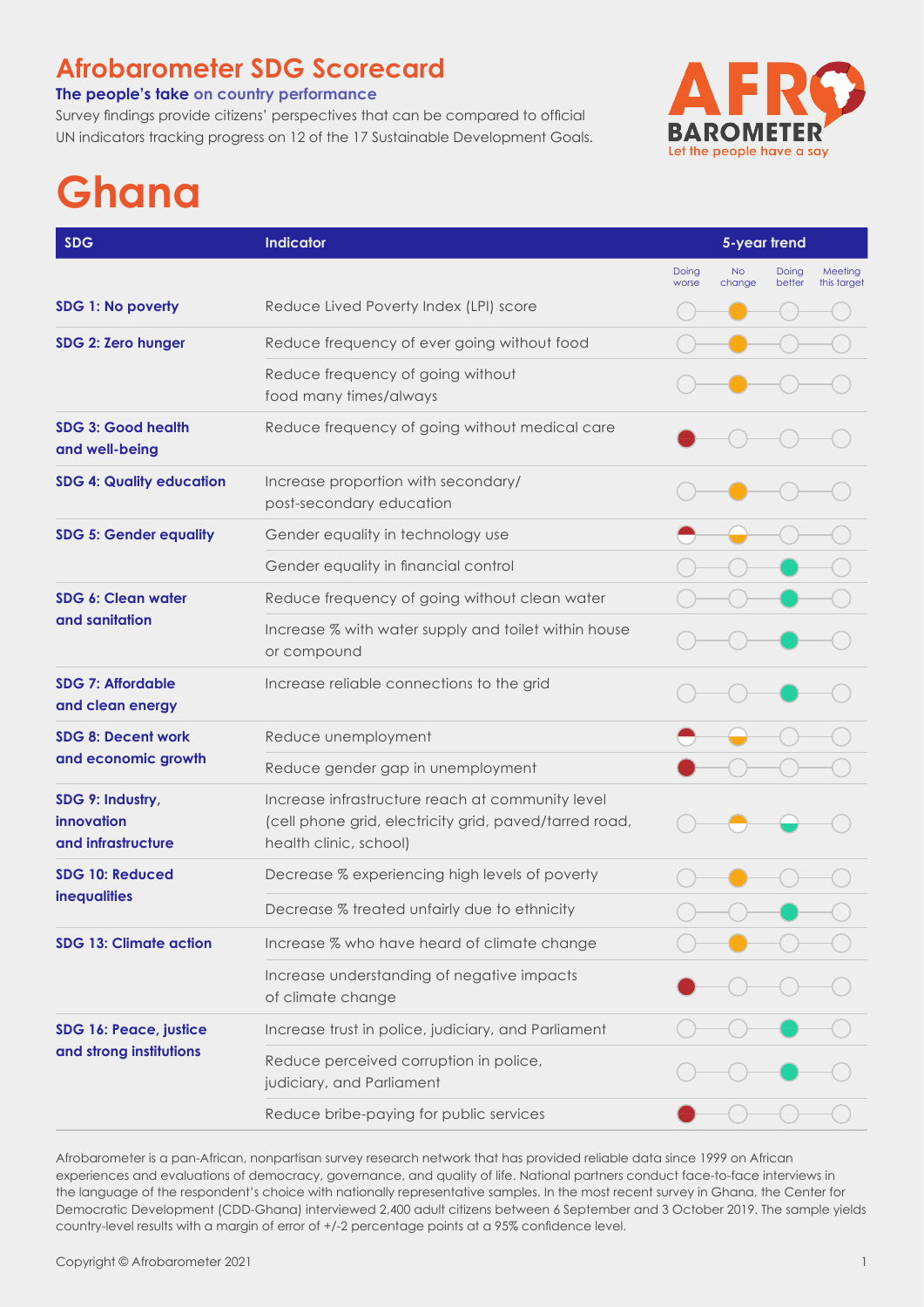#### **SDG 1: No poverty**

Moderate or high "lived poverty"



#### **SDG 2: Zero hunger**

Went without enough food



#### **SDG 3: Good health and well-being**

Went without medical care



#### **SDG 5: Gender equality**



#### **SDG 4: Quality education**

Secondary/higher education, by gender



Digital connection, by gender Financial decision-making, by gender

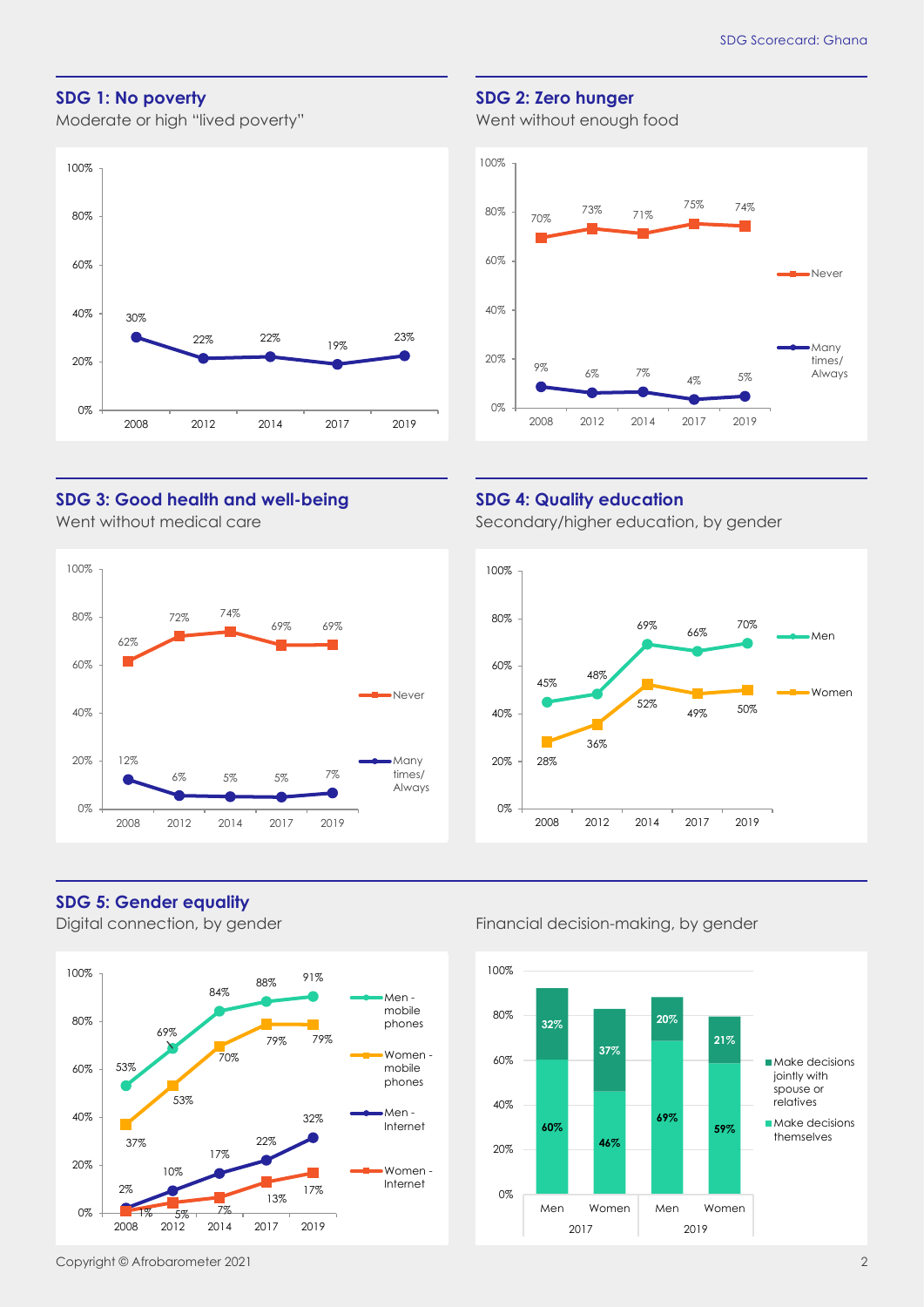#### **SDG 6: Clean water and sanitation**

Went without enough clean water **Location** cleater and toilet





#### **SDG 7: Affordable and clean energy** Household connection to the grid



#### **SDG 8: Decent work and economic growth** Unemployment, by gender



#### **SDG 9: Industry, innovation and infrastructure**

Infrastructure in enumeration area



Copyright © Afrobarometer 2021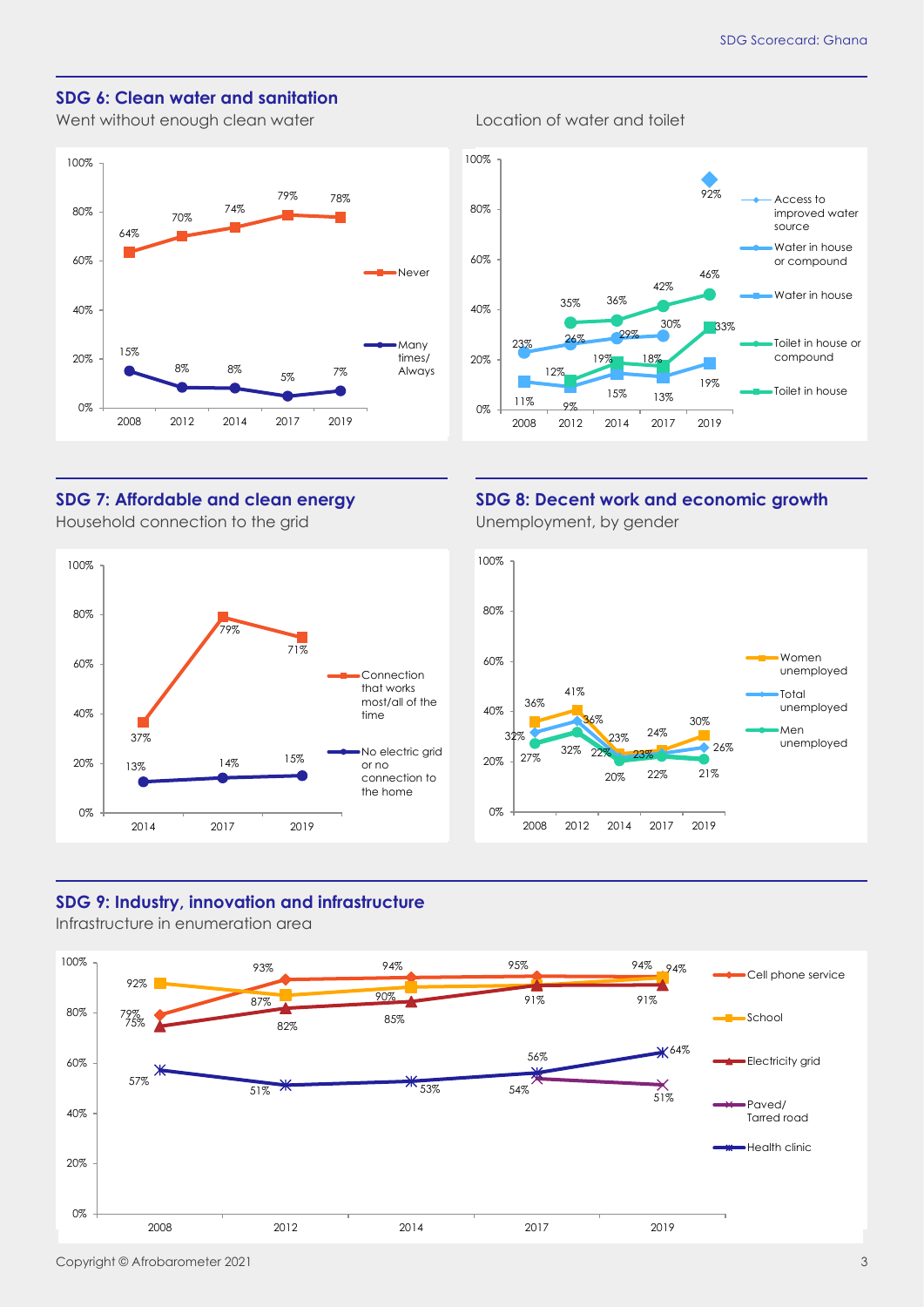#### **SDG 10: Reduced inequalities**

Economic inequality **Example 2018** Ethnic group treated unfairly by government



44% 63% 46% 70% 71% 17% 12% 22% 8% 8% 0% 20% 40% 60% 80% 2008 2012 2014 2017 2019 **Never** Often/ Always

#### **SDG 13: Climate action**



#### Heard of climate change Impact of climate change on life

100%



#### **SDG 16: Peace, justice and strong institutions**

Trust in key state institutions



Copyright © Afrobarometer 2021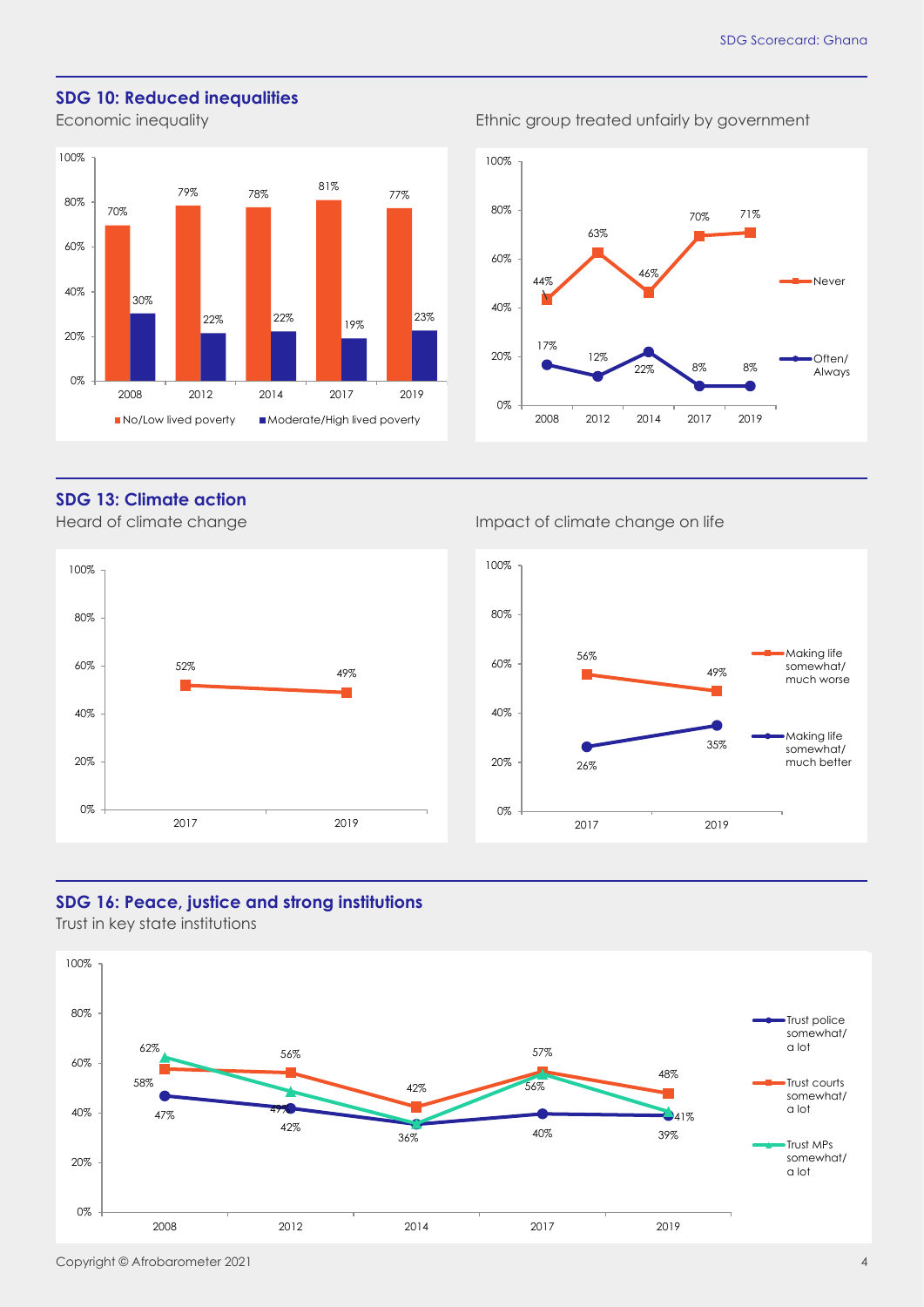#### **SDG 16: Peace, justice and strong institutions**

Perceived corruption in key state institutions



Paid bribe for public services (schools, health clinic, identity documents, police) within the past year

2017 2019



28%

#### **Key to ratings on Page 1**

Colored circles ("stoplights") generally illustrate changes between the Afrobarometer Round 6 survey in 2014 and Round 8 survey in 2019 in Ghana. For climate action (SDG 13) and bribes for public services (SDG 16), comparisons are between Round 7 (2017) and Round 8 (2019).

Performance worsened by >3 percentage points Change between -3 and +3 percentage points (not statistically significant)

Performance improved by >3 percentage points

Meeting this target

Half-filled circles indicate that results are mixed when there is more than one indicator.

#### **Survey questions**

0%

20%

40%

60%

23%

| Over the past year, how often, if ever, have you or anyone in your family<br>gone without:                                                                            | For parts or all of SDGs 1, 2,<br>3, 6, and 10 |  |  |
|-----------------------------------------------------------------------------------------------------------------------------------------------------------------------|------------------------------------------------|--|--|
| • Enough food to eat?<br>Enough clean water for home use?<br>$\bullet$<br>Medicines or medical treatment?<br>$\bullet$<br>Enough fuel to cook your food?<br>$\bullet$ |                                                |  |  |
| $\bullet$ A cash income?<br>What is your highest level of education?                                                                                                  | For SDG 4                                      |  |  |
| How often do you use: A mobile phone? The Internet?<br>What is the main way that decisions are made about how to use any money                                        | For SDG 5<br>For SDG 5                         |  |  |
| that you have or earn, for example from a job, a business, selling things, or<br>other activities?                                                                    |                                                |  |  |